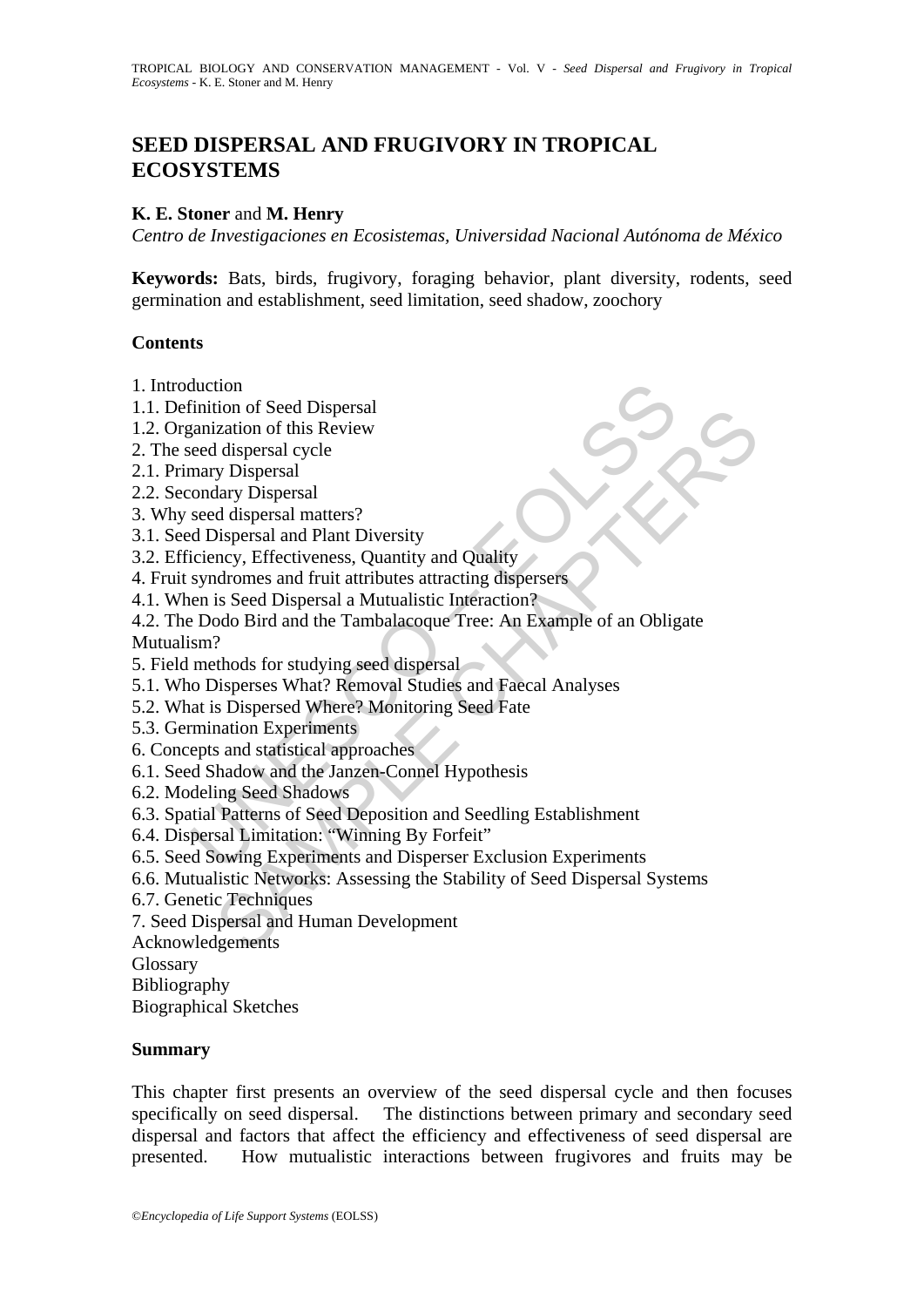recognized and definitions of fruit syndromes are described. Several methods for the study of seed dispersal are presented ranging from simple descriptive studies documenting seed dispersers, to more modern techniques that use genetic markers. Finally, this chapter concludes by discussing the possible consequences of the elimination of vertebrate seed dispersers from tropical forests.

## **1. Introduction**

### **1.1. Definition of Seed Dispersal**

Seed dispersal consists of the removal and deposition of seeds away from parent plants. Plants have evolved several different mechanisms of seed dispersal to achieve dispersal from the mother plant including anemochory (wind-dispersed), hydrochory (waterdispersed) barochory (gravity-dispersed), autochory (self-dispersal by explosion), and **zoochory** (animal-dispersed). **Zoochory** may be further divided into **exozoochory,**  where the seeds are attached to the outside of the animal's body or **endozoochory**, when the seeds are swallowed and ultimately dispersed via defecation.

and the model with the meantly all the seed dispersal of account the moment meantly bare and the more in the more in the more and the meantly (wind-dispersed), hydred) barochory (gravity-dispersed), autochory (self-dispers barochory (gravity-dispersed), autochory (self-dispersal by explosion), barochory (gravity-dispersed), autochory (self-dispersal by explosion), (animal-dispersed). **Zoochory** may be further divided into **exozooch** are atta Of these seed dispersal mechanisms, **endozoochory** is the most important in tropical ecosystems. An estimated 51 to 98 percent of canopy and sub-canopy trees in Neotropical forests are vertebrate-dispersed; a similar estimate is found for the Paleotropics, with estimates ranging from 46 to 80 percent. Mammals and birds are the most important vertebrate groups responsible for seed dispersal in tropical regions. Bats and primates contain the most frugivorous species among mammals and are recognized as key taxonomic groups for seed dispersal in tropical forests. Other mammal groups that are documented to be primary dispersers as well include species from Carnivora, Rodentia, Proboscoidea, Perissodactyla and Artiodactyla.

## **1.2. Organization of this Review**

In this review, we will first explain the seed dispersal cycle and highlight where seed dispersal fits into this scheme and patterns of primary and secondary dispersal in tropical regions. We will then discuss the importance of seed dispersal and mutualistic relationship between plants and their animal-dispersers. This section is followed by a description of different techniques used to study the phenomena of seed dispersal in tropical regions with case studies used to represent different methods. We close with a section that discusses the implications on seed dispersal of human alterations of vertebrate populations and the consequences this may have for the long-term maintenance of tropical forest diversity.

## **2. The Seed Dispersal Cycle**

A distinction should be made between the *process of seed dispersal* (i.e. seeds are moved from parent plants) and the *seed dispersal cycle* which consist of a series of events beginning with seeds produced by parent plants and ending with the adult plant composition found within the forest (Fig. 1). Seed dispersal is only one step in the *seed dispersal cycle* which functions as a "demographic bridge" linking the end of the adult plant reproductive cycle with the establishment of their offspring.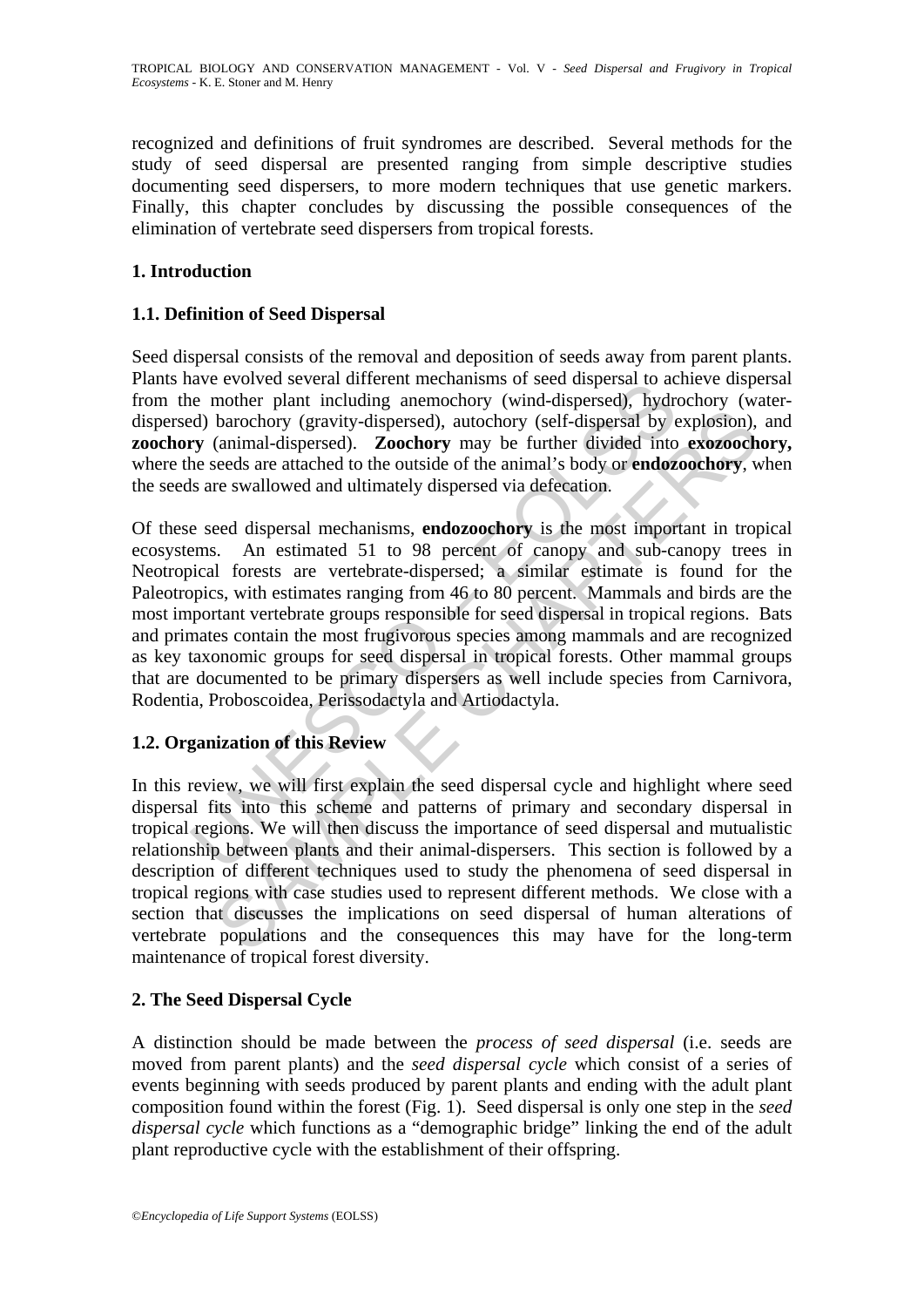Seed dispersal is first affected by the adult composition of tree species and their fruit availability. Fruit availability of any one species at a particular time of year depends upon successful pollination, and the flower and fruiting phenology of the species. Fruit removal by frugivores depends on many factors including diet choice, nutrition, competition with other frugivores, visitation and fruit removal rate, and frugivore behavior. Once seed uptake has occurred, actual seed dispersal depends on seed passage time in gut, disperser movements, disperser behaviors, scatter hoarding and seed caching. Seed rain or deposition depends on seed handling time by animals and seed predation. Germination depends on the availability of light, water and **gaps**, the existing seed bank, pathogens and fungi. Germination success will ultimately determine the seedling distribution within the forest. Seedlings will need to survive the same threats as seeds undergoing germination, in addition to **density-dependent mortality** in order to be recruited into the next generation of saplings and the next generation of adult plants (Figure 1).



Figure 1: Seed dispersal loop figure from Wang and Smith 2002

## **2.1. Primary Dispersal**

Primary dispersal consists of the removal of a fruit from a tree and the deposition of seeds from this fruit in a particular area. In addition to factors that affect frugivore choice that determine if a fruit is consumed or not, once the fruit is swallowed a series of factors affect primary seed dispersal and the ultimate fate of the consumed seeds. These factors include body size, digestive strategies, ranging behavior, and defecation of the frugivores. Larger animals can swallow bigger seeds than smaller ones. The time required for seeds to pass through the digestive tract affects the fate of swallowed seeds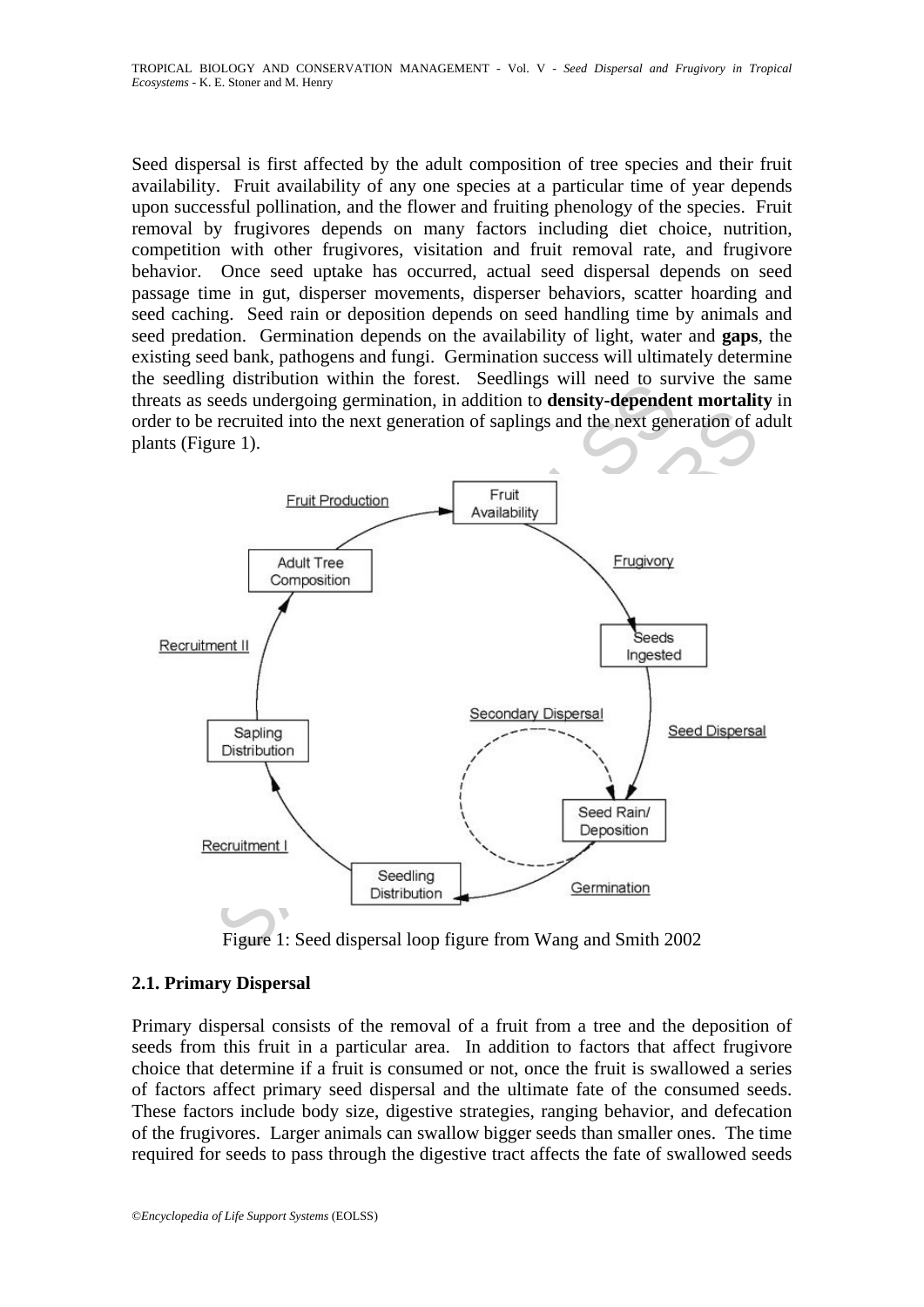in that seeds that spend more time in the digestive tract are generally deposited at greater distances from the mother plant and frequently consist of one species. Animals with short gut retention times more often deposit seeds closer to the mother plant and usually create mixed species **seed shadows**. Furthermore, the action that occurs in the gut may promote seed germination success (higher velocity of germination or greater number germinated) or acids in the stomach may actually destroy the seeds making them nonviable. The distance that different animals move and their foraging pattern also affect the fate of primary dispersal. In general, animals that travel widely in a day will deposit seeds over a greater area than mammals that intensively exploit a smaller day range moving shorter distances. Finally, defecation patterns also affect seed dispersal, in that they may be deposited in high-density clumps, singly, or in low density clumps.

## **2.2. Secondary Dispersal**

condary Dispersal<br>any dispersal consists of the removal of seeds once they have bee<br>mary disperser. Spit seeds and dropped, wasted fruit may be expersers such as, rodents, deer, and peccaries who may then in<br>gyrdy dispersa Secondary dispersal consists of the removal of seeds once they have been deposited by their primary disperser. Spit seeds and dropped, wasted fruit may be exploited by other seed dispersers such as, rodents, deer, and peccaries who may then serve either as secondary dispersal agents or seed predators. Some invertebrates like ants and dung beetles may also contribute to secondary dispersal of small seeds, but their effect on final seed germination and establishment is poorly known compared to that of mammals. The distance to which mammals secondarily remove seeds relative to parental trees varies significantly among species. For example, peccaries and tapirs perform long-distance seed movement (possibly up to 20 km), while small bodied mammals such as rodents move seeds much shorter distances (5-100 m).

any surprises of the removal of seeds once they have been deposited dispersal consists of the removal of seeds once they have been deposited by cy dispersal agents or seed predators. Some invertebrates like ants and or y a Most rodents are granivores that prey on seeds; however, the two main foraging behaviors employed by many rodents, scatter-hoarding and larder-hoarding have different effects on secondary dispersal. In larder-hoarding seeds are usually buried more deeply and in fewer locations, while in scatter-hoarding seeds are buried less deeply and in several locations. Therefore, scatter hoarding often results in effective secondary dispersal and may contribute to seed survival when one of the following occurs: (1) the rodent forgets the location of a cache, (2) the rodent has a superabundance of seeds in several caches, and thus does not return to all of them, or (3) the rodent suffers mortality and fails to return to a cache. In contrast, larder hoarding rarely results in effective secondary dispersal because of the low probability of germination of seeds buried deeply.

#### **3. Why Seed Dispersal Matters?**

### **3.1. Seed Dispersal and Plant Diversity**

The reward to the animals is quite obvious, food, but what do the plants get out of this mutualistic relationship? Seeds removed from parent trees escape from **densitydependent mortality** under their crowns, may colonize open habitats (succession), and/or experience directed dispersal to appropriate **microsites**, which allows escape from predators or enhances the establishment of seedlings. Although these factors are not mutually exclusive, the **Janzen-Connell escape hypothesis** is well supported (see Section 6.1). Recent work in Panama has unequivocally shown that density-dependent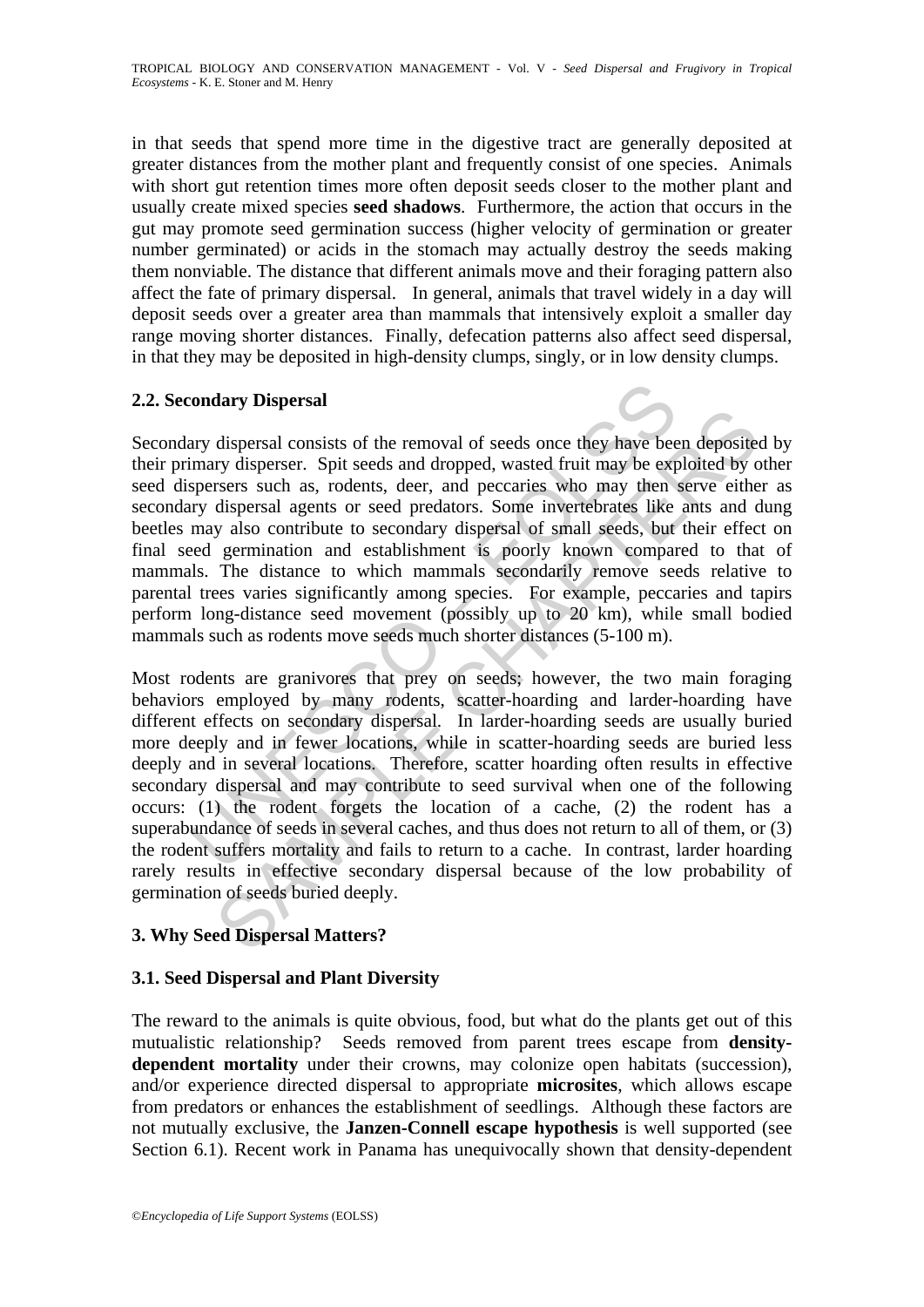mortality — and its subsequent effect on seedling recruitment —increases tropical plant species diversity.

In the tropics, seed dispersal by animals (mostly bats and birds) is also a critical component of plant regeneration and diversity restoration processes in disturbed areas. Flying vertebrates are attracted by isolated trees in pastures and open habitats that they use as perch or feeding roost. This locally fosters seed deposition. Light-demanding pioneer plant species, adapted to the dry conditions of open habitats, will first emerge from this seed potential. They will produce a more shaded environment where shadetolerant species will in turn develop and eventually replace pioneer plants.

#### **3.2. Efficiency, Effectiveness, Quantity and Quality**

The Secure Constrainers and implement of the MAGES OF THIS CHAPT<br>Truist that are removed and ingested by animals result in effective<br>ectiveness of seed dispersal depends on both the quantity of each<br>tity of dispersal. The its that are removed and ingested by animals result in effective seed dispersens of seed dispersal depends on both the quantity of seeds removed over dispersal. The main factors that affect the quality of dispersal are ove Not all fruits that are removed and ingested by animals result in effective seed dispersal. The effectiveness of seed dispersal depends on both the quantity of seeds removed and the quality of dispersal. The main factors that affect the quality of dispersal are the distance moved from the parental tree, and the particular microsite the seed is deposited in. An efficient disperser (that disperses far or provides a well scattered seed deposition) may not be an effective disperser in that it does not deposit seeds in a suitable manner (e.g. clumped) or in a suitable place (e.g. in forest understory some seeds do not germinate because of lack of light). Some animals regularly result in poor seed dispersal because of **dispersal limitation**. Animals contribute to this phenomenon when they disperse seeds to feeding roosts (bats and birds), resting or sleeping sites (monkeys), latrines (rhinos and tapirs), caches (rodents) or fruiting trees (monkeys). In some circumstances, dispersal limitation is considered as a positive feature for the maintenance of plant diversity (see Section 6.4 for more information).

TO ACCESS ALL THE **18 PAGES** OF THIS CHAPTER, Visit: http://www.eolss.net/Eolss-sampleAllChapter.aspx

#### **Bibliography**

- - -

Bascompte J. and Jordano P. (2006). The structure of plant-animal mutualistic networks. *Ecological networks* (eds. M. Pascual and J. Dunne), 143-159. Oxford University Press. [This reviews the way plantanimal networks, including dispersal networks, are structured].

Fenner M. (2000) Seeds: The ecology of regeneration in plant communities. 2nd edition (ed. M. Fenner), 125–165. CAB, Wallingford, England. . [A comprehensive book reviewing different factors affecting regeneration, including seed dispersal].

Forget P.-M., Lambert J.E., Hulme P.E. and Vander Wall S.B. (2005). *Seed fate: Predation, dispersal, and seedling establishment,* 410 pp. Cambridge, MA, USA: CABI Publishers. [This book provides a comprehensive review of several of the factors affecting seed dispersal].

Forget P.-M. and Vander Wall S. B. (2001). Scatter-hoarding rodents and marsupials: Convergent